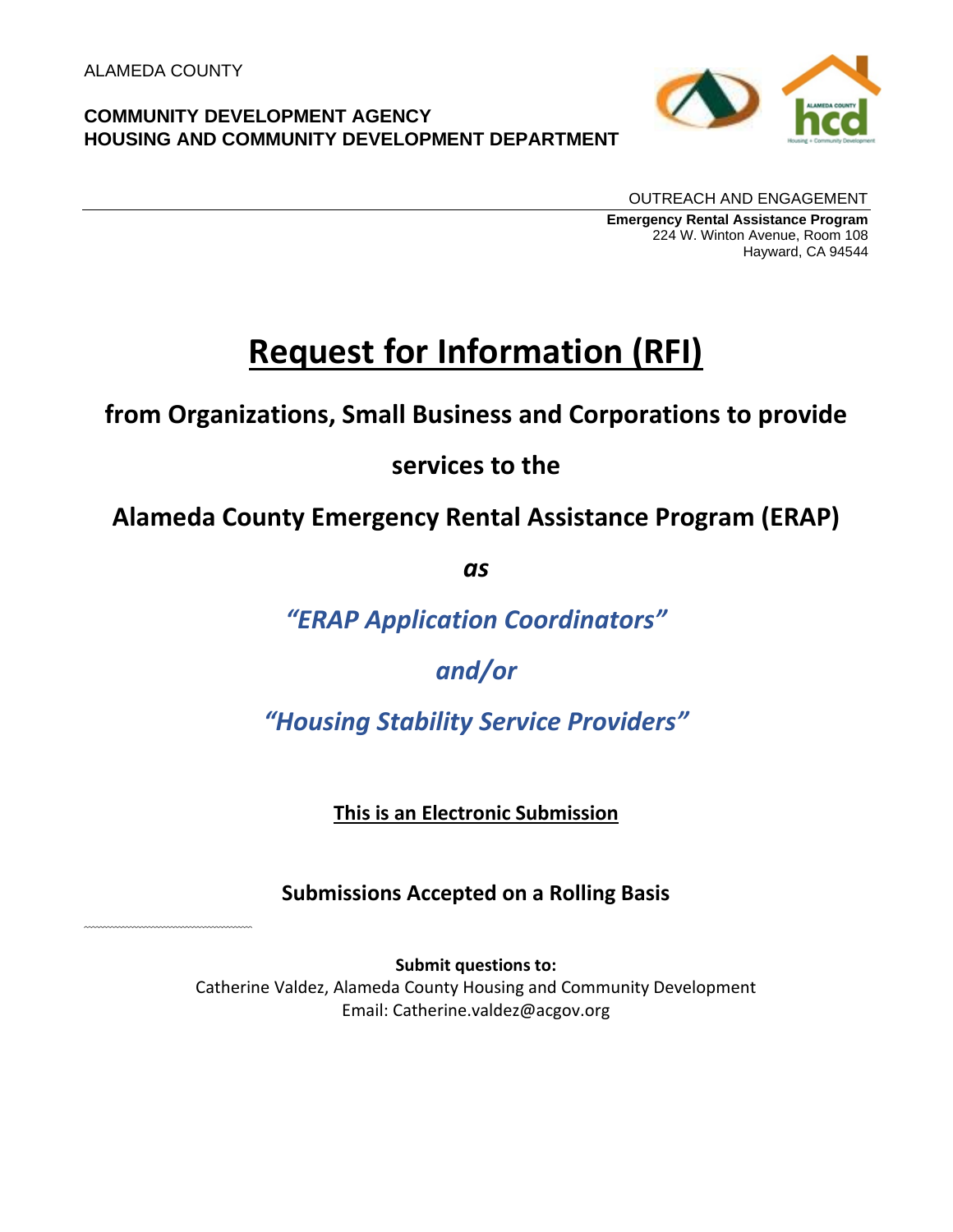#### *Notice of Funding Availability – Alameda County ERAP*

On December 27, 2020 the Consolidated Appropriations Act, 2021 was signed into law, providing over \$2.3 trillion in economic relief nationwide from the COVID-19 pandemic. This statute includes \$25 billion for rental assistance funding for qualified tenants that have been unable to pay rent because of the COVID-19 pandemic.

Within Alameda County, the Cities of Fremont and Oakland (with populations above 200,000) and the County on behalf of all other cities and the unincorporated county, received an allocation of funding for Emergency Rental Assistance. Subsequently, the State of California, which also received funding, further allocated funding to the County and its cities to assist in bringing tenants current with their rents.

Alameda County received \$29 million in Consolidated Appropriations Act funds (CAA) directly from the Federal treasury, and an additional \$35 million in CAA funds from the State of California to address back-owed rent. Subsequently, The American Rescue Plan (ARPA) made \$46 million in funding available to States and local jurisdictions also to assist households unable to pay their rent or utilities. ARPA was enacted on March 11, 2021 in response to the COVID-19 public health and economic crisis.

The County funded the Alameda County Housing Secure Program, operated by Centro Legal de la Raza, to operate the application database and online web-portal, review applications, and cut checks. The County is issuing this **Request for Information ("RFI")** to contract with organizations who will participate in assisting hard to reach, low -income populations facing financial hardship due to the COVID -19 crisis and in need of emergency rental assistance.

The County will provide contracts and funding for CBO, FBO, Small Business and Corporations to serve as County's *"ERAP Application Coordinators"* or as "*Housing Stability Service Providers*."

The ERAP Application Coordinators are instrumental to the application submittal process. They will be required to help low-income tenants to fill out and complete their application and offer one-on one technical assistance to submit the application. They will also provide follow-up assistance to tenants once the application is submitted to Centro Legal, render support on the online web portal or to help them upload additional and required documentation. Application Coordinators will be in contact with applicants to follow up on outstanding application components. **See "Grant Opportunity and Scope of Services" section of the RFI for detail on the expected services to be provided by the ERAP Application Coordinators.**

Given the vital importance to ensure that the ERAP funds are utilized throughout Alameda County to preserve housing stability for the County's most vulnerable populations, it has afforded this opportunity for all low-income renters who have been negatively affected by COVID-19 and unable to pay their rent to have a chance to apply to this important funding source.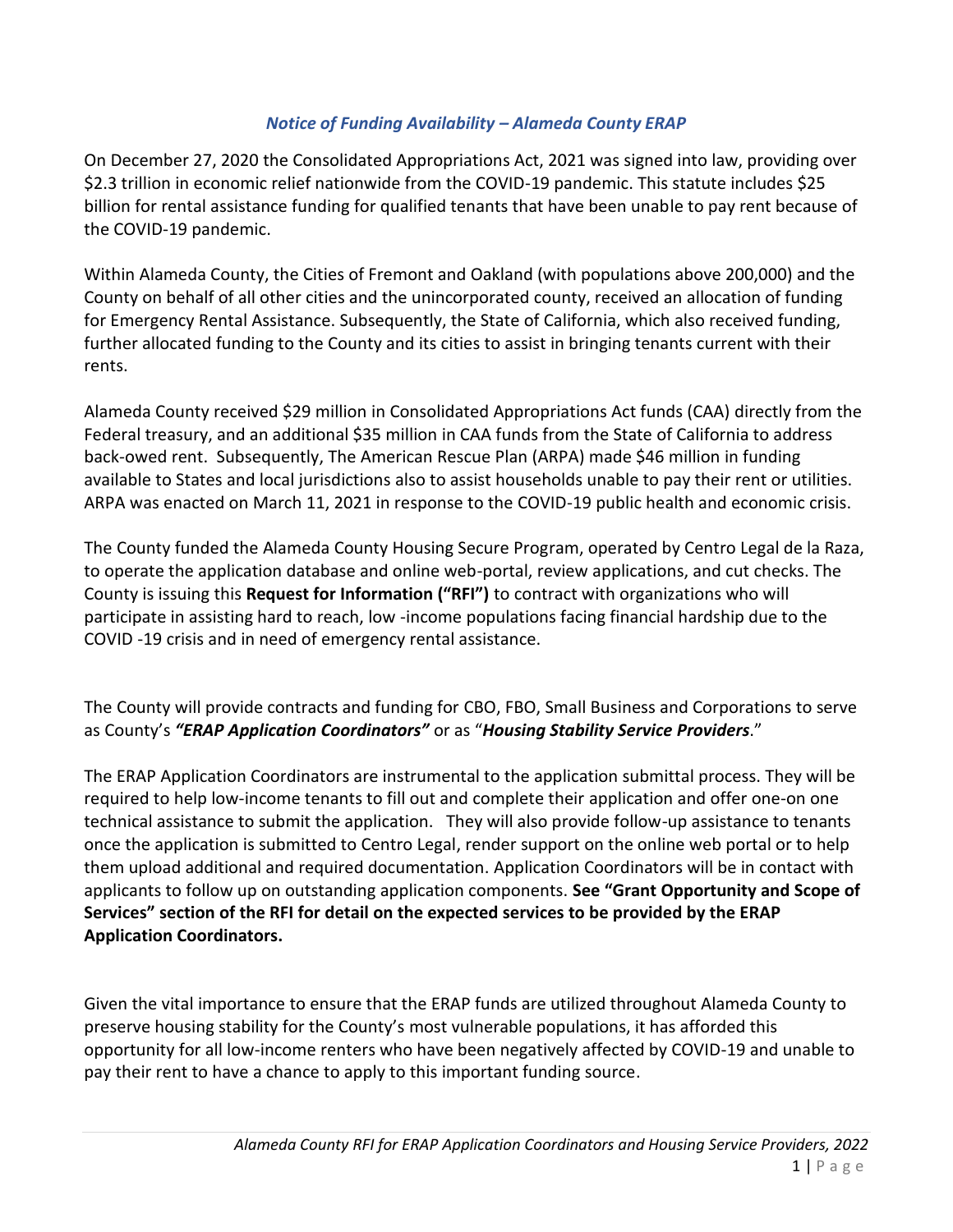The County will also provide contracts and funding for CBO, FBO, Small Businesses and Corporations to serve as the County's "*Housing Stability Service Providers.*" Housing stability services include those that enable eligible households to maintain or obtain housing. These services do not have to be related to the COVID-19 outbreak. Such services may include among other things, eviction prevention and eviction diversion programs; mediation between landlords and tenants; housing counseling; fair housing counseling; housing navigators or *promotoras* that help households access ERA programs or find housing; case management related to housing stability; financial literacy, housing-related services for survivors of domestic abuse or human trafficking; legal services or attorney's fees related to eviction proceedings and maintaining housing stability; and specialized services for individuals with disabilities or seniors that support their ability to access or maintain housing, and financial literacy.

**The County is seeking to invest in trusted ambassadors, such as community, education and faithbased organizations, coalitions, grassroots programs, small businesses, companies, and/or corporations, and others, to (a) provide outreach to low-income renters economically impacted by COVID-19 and engage with those who need assistance to complete their applications**, **or (b) provide services such as counseling, legal aid or mediation in an effort to assist Alameda County residents to maintain their current housing and reduce the risk of homelessness. Organizations selected through this RFI who serve as "ERAP Application Coordinators" or "ERAP Housing Stability Service Providers" will be invaluable in this outreach and engagement effort due to their deep connections with their communities and constituencies, and the assistance that they can provide connecting their communities to the ERAP assistance program.** 

This Request for Information ("RFI") includes background information on the Alameda County ERAP, the grant opportunity and scope of services, RFI submittal instructions, the County's review process and evaluation criteria, and the RFI Submittal Form. **We look forward to hearing from you!**

#### **Alameda County ERAP Implementation**

#### **Back End Administration**

Since 2018, Alameda County has contracted with Centro Legal de la Raza ("Centro Legal") to implement the County's Anti-Displacement Program, known as "**Alameda County Housing Secure."**  Alameda County Housing Secure (ACHS) is a collaborative of legal service providers that have partnered to prevent the displacement of the County's most vulnerable community members, through free legal services to lower income tenants and homeowners disproportionately impacted by the Bay Area housing crisis and COVID-19 pandemic and provision of emergency financial assistance. Since2020, **Centro Legal has served as the "back-end" administrator of the Alameda County ERAP**, including managing the Program's database, processing, and approving completed applications, and disbursing grant ERAP payments to eligible applicants by building and expand upon the ACHS model and utilize its existing program management infrastructure and partnerships.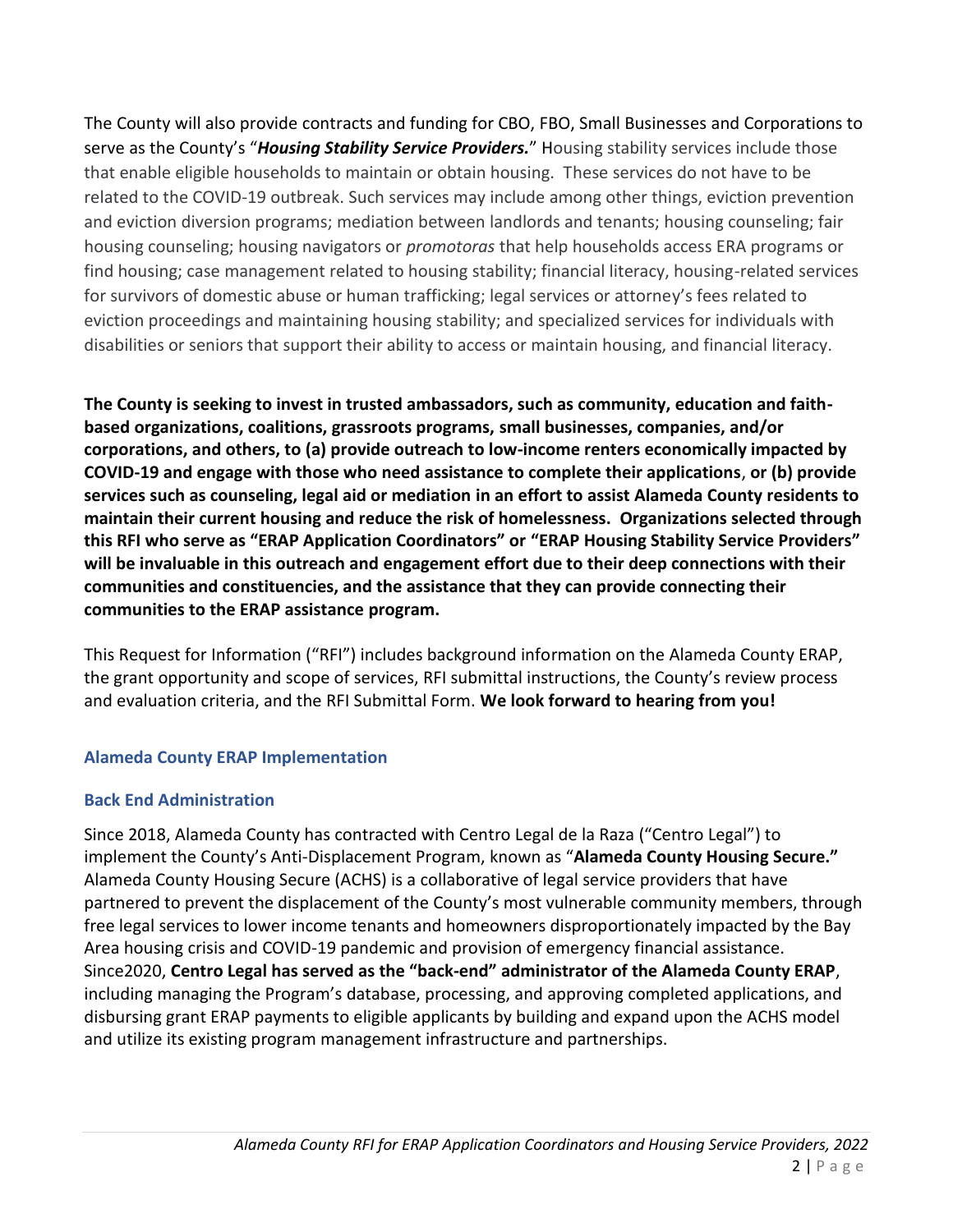### **Front End Outreach and Engagement Strategy**

The goal is for Alameda County HCD to contract with organizations that will provide staff "Application Coordinators" who will provide one-on-one technical assistance on ERAP application to tenant applicants in communities most in need of emergency rental assistance and most at risk for not accessing the funds. In addition, "Housing Stability Service Providers" will be contracted to offer counseling, intervention, mediation services or arrange for future housing in an effort to prevent Alameda County residents from displacement or homelessness and to help them stabilize their housing situation.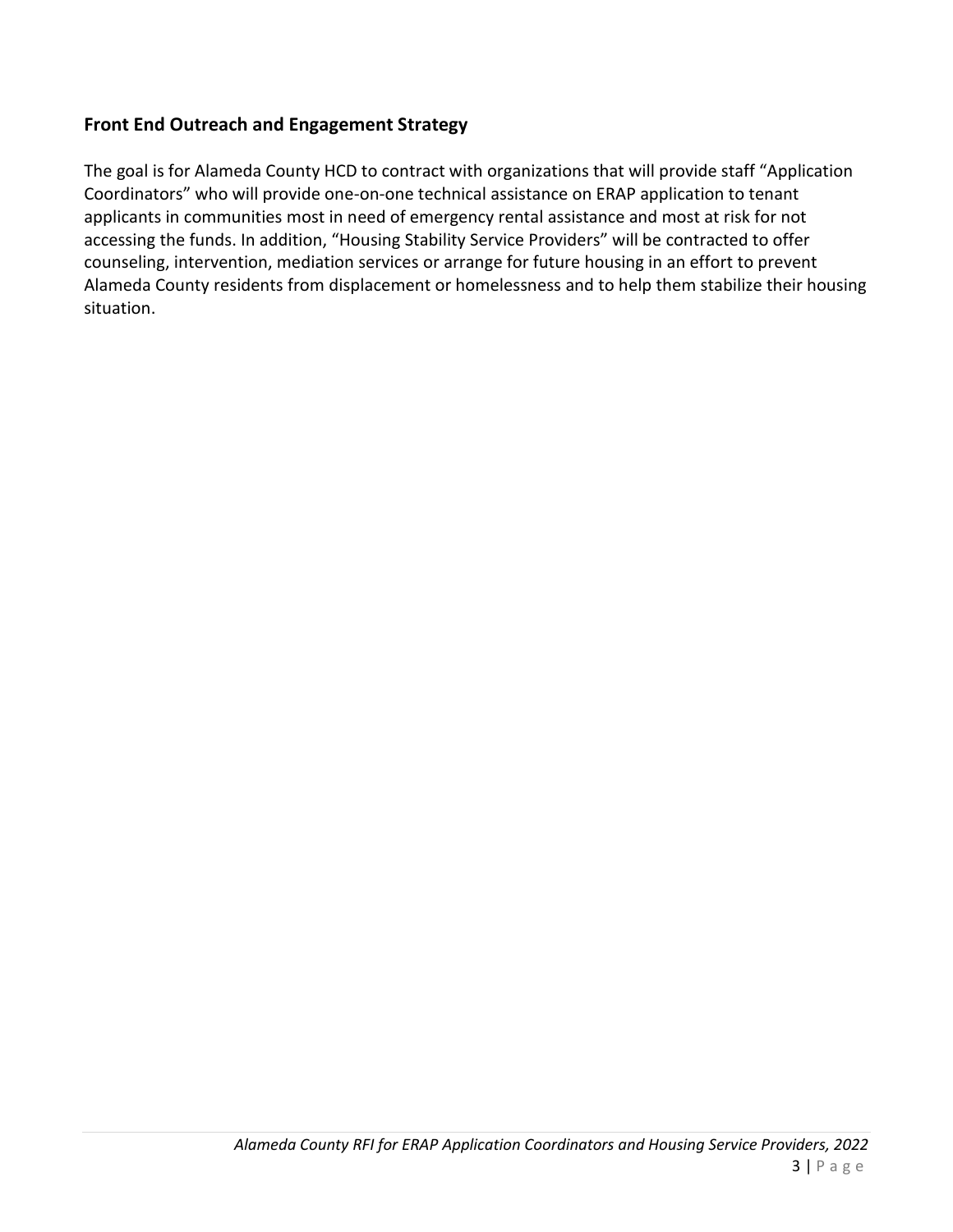## **Grant Opportunity and Scope of Services**

Alameda County HCD has issued this **Request for Information ("RFI")** to secure organizations to serve in their area of expertise as Application Coordinators or as Housing Stability Service Providers for the Alameda County ERAP. Alameda County HCD will provide funding to organizations who can demonstrate the ability to process applications to their lower income constituents who have been economically impacted by COVID-19, and which are in and/or serve clients or have members who live in the Alameda County jurisdictions covered by the Alameda County ERAP funding (i.e., all County jurisdictions except for cities of Fremont and Oakland).

**Important Note**: **Organizations selected to serve as ERAP Application Coordinators will be assigned to assist those who need help with the application**. Online training presentations are provided by HCD's other partner organizations; and one-on-one application technical assistance is provided by staff through other ERAP Program contracts, including the County's contract with Centro Legal.

### **Scope of Services for ERAP Application Coordinators**

Selected ERAP Application Coordinator Organizations are expected to provide the following scope of services:

- $\triangleright$  Provide dedicated staff person(s) at organization who will be available to work one-on-one with tenants who need assistance completing the initial application for submittal through the Centro Legal online web application portal.
- $\triangleright$  Provide technical assistance to other applicants with incomplete applications.

#### **Scope of Services for ERAP Housing Stability Service Providers:**

Selected ERAP Housing Stability Service Provider Organizations are to provide the following scope of services:

- $\triangleright$  Provide trained staff member(s) who assist tenants, landlords, and underserved populations In Alameda County to achieve housing stability,
- $\triangleright$  Provide tools for maintaining housing stability, such as but not limited to counseling, eviction prevention, tenant/landlord mediation, fair housing education, financial literacy, mortgage counseling or negotiation, housing case management, housing navigation thru ERA programs, and/or legal services,

#### Amount of Contract

The contracts will be staff-based, FTE-based contracts. The amount of the contract shall be based on the organization's proposed staffing plan and salary ranges for the proposed number of staff to be assigned to serve through the program. The County anticipates selecting several organizations to serve in their specialized capacities.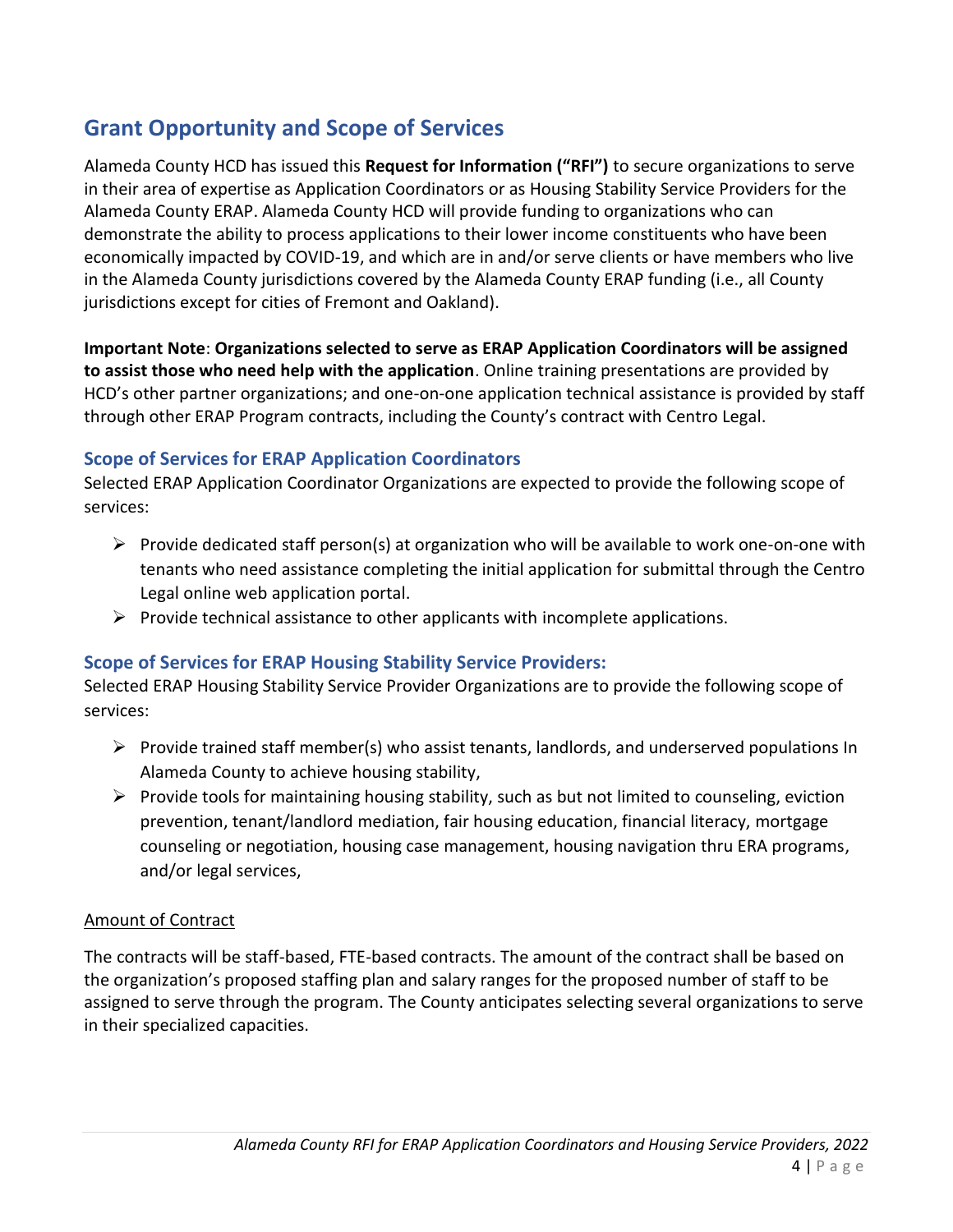#### Term of Engagement

Successful organizations will enter into a contractual agreement with Alameda County anticipated to be approximately six months in duration but may extend up to three years. Alameda County HCD will serve as the main point of contact for the ERAP organizations, including preparing the agreement for approval by the Alameda County Board of Supervisors, overseeing the selected organizations' implementation, issuing payments, and ensuring outcomes are met.

#### **RFI Submittal Requirements, Other Procedures, and Instructions**

#### **RFI Submittal Due Date**

Submittals in response to this RFI are accepted on a rolling basis.

## **How to Apply**

The completed submittal and all required additional materials must be submitted electronically as PDF documents and emailed to Alameda County Community Development Specialist, Catherine Valdez, at [Catherine.valdez@acgov.org.](mailto:Catherine.valdez@acgov.org)

## **RFI Submittal Organization**

Submittals must include the following materials:

- 1) Completed and signed **RFI Submittal Form** (found as **Exhibit A** to this RFI)
- 2) Signed W-9 Form

## **RFI Submittal Requirements**

RFI Submittal responses are to be straightforward, clear, concise, and specific to the information requested. Organization must provide responses to all information requested for the submittal to be considered complete. Submission to this RFI is at the organization's expense and no part of the costs of preparation shall be reimbursed by the County. RFI Submittals in whole or in part, are NOT to be marked confidential or proprietary. County may refuse to consider any submittal or part thereof so marked. Submittals in response to this RFI may be subject to public disclosure. County shall not be liable in any way for disclosure of any such records. Please refer to the County's website at[:](http://www.acgov.org/gsa/departments/purchasing/policy/proprietary.htm) <http://www.acgov.org/gsa/departments/purchasing/policy/proprietary.htm> for more information regarding Proprietary and Confidential information policies. Under California Public Records Act, all documents submitted in response to this RFI are considered part of the public record and will be made available to the public, upon request, following the application deadline.

## **How to Submit Questions**

Questions should be emailed to Catherine Valdez at catherine.valdez@acgov.org. HCD will respond to all questions via email.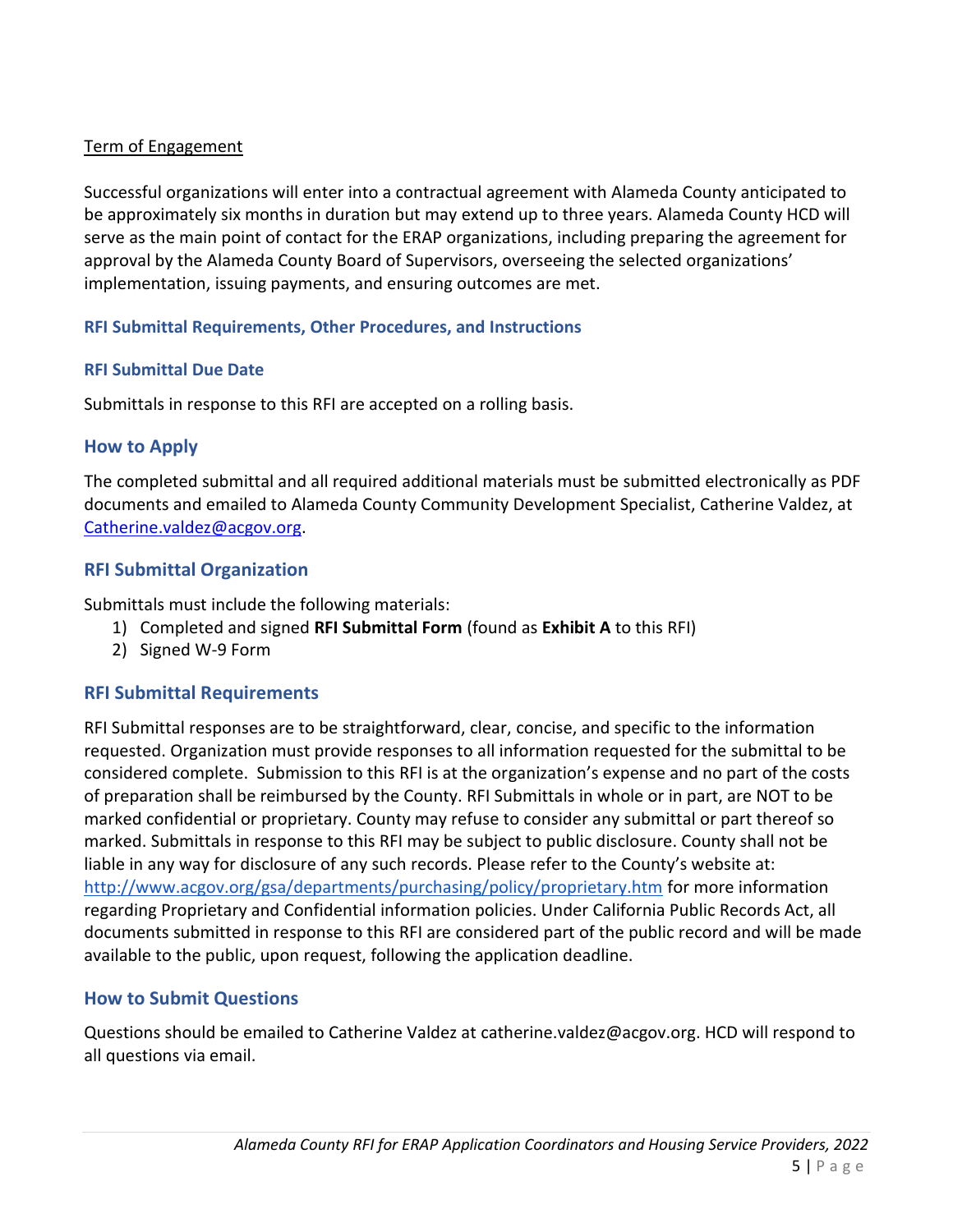#### **Revisions to RFI**

If it becomes necessary to modify any aspect of this RFI, HCD will prepare an addendum and email it to each organization included on the email listservs used for original distribution of this RFI.

#### **Modifications to Submittals**

Organizations may not modify their submittal at any time after the due date, except in direct response to a request from HCD for clarification. Any submittal and proposed information items must be valid for at least 180 days after submission.

#### **Expense of Preparation**

HCD is not responsible for any expense incurred in preparation of submittals or taking any action in connection with the process, or for the costs of any services performed in connection with submittal, interviews, or approval process.

#### **Reservation of Rights**

HCD reserves the right to conduct any investigation of the qualifications of any organization submitting through this RFI that it deems appropriate, negotiate modifications to any of the items submitted, request additional information from any submitting organization, extend the deadline, reject any or all submittals, and waive any irregularities. HCD retains the right to negotiate the terms and services in any submittal. HCD retains the right to cancel this process, extend the deadline, re-start the process, or not select any provider.

#### **Interviews**

HCD reserves the right to conduct interviews in connection with responses submitted in response to this RFI. As such, all entities responding to this RFI should be prepared to participate in a video phone call (Zoom or similar format) upon request by HCD.

#### **Right to Waive Irregularities**

HCD reserves the right to:

- 1) Withdraw this solicitation at any time without prior notice and, furthermore, makes no representation that any contract will occur, and funds will be awarded to any respondent to this solicitation.
- 2) Waive any irregularities in the RFI process and to reject any and all submissions not in the best interest of Alameda County.
- 3) Request additional information and materials.
- 4) Fund any submittal at any amount in order to further Alameda County's goals and objectives on homeless issues; and
- 5) Retain all documents submitted in response to this RFI.

Selection or rejection of a Submittal does not affect these rights.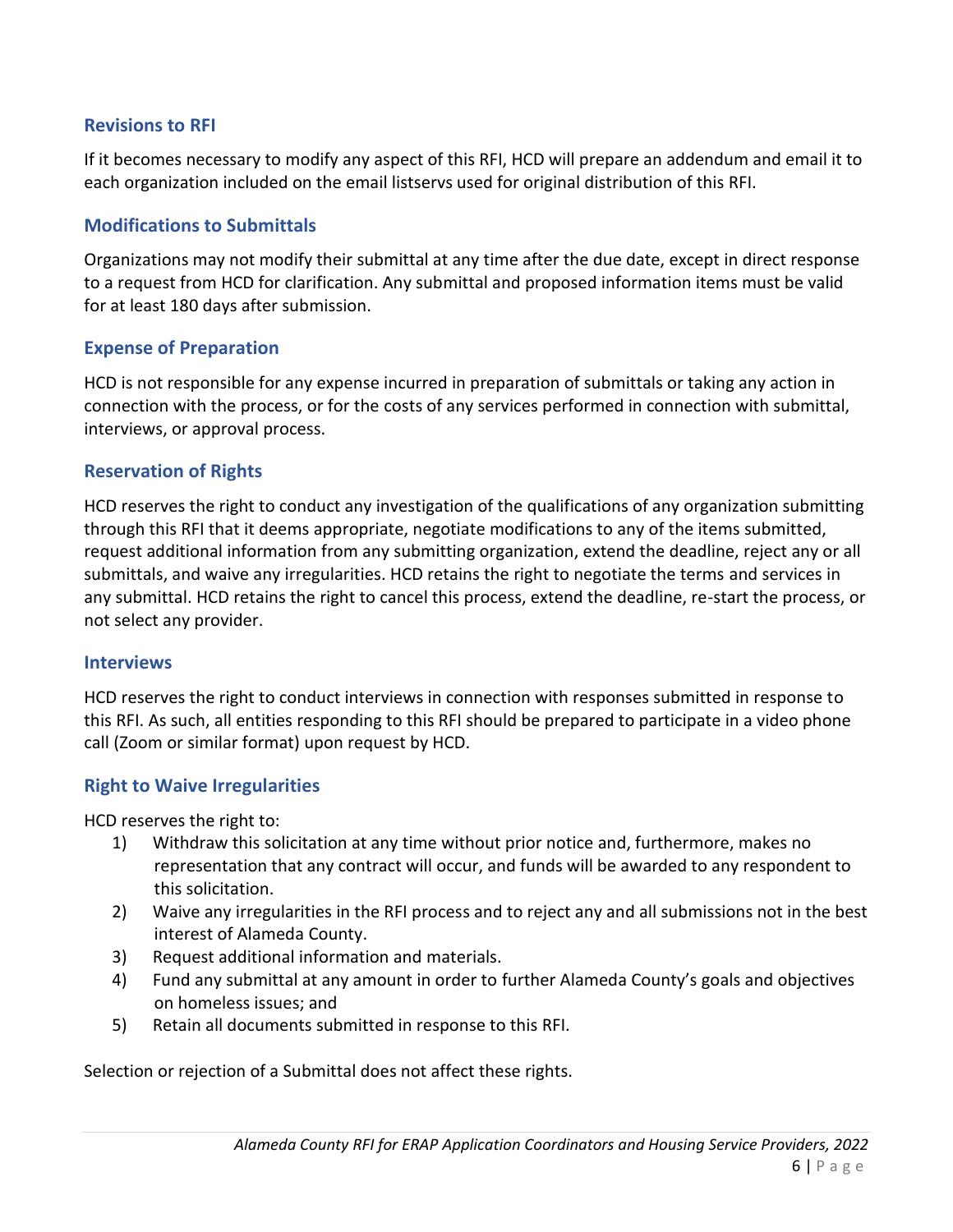#### **Application Review and Funding Process**

#### **Minimum Eligibility Requirements**

- Organization can be a  $501(c)(3)$  (or have a fiscal sponsor), a governmental agency, a small business, private company or a corporation.
- Organization must provide a completed W-9 form or be a current vendor with Alameda County.
- Organization must be in Alameda County. Organizations headquartered outside of Alameda County must demonstrate successful experience, a local partnership, or expertise in serving the proposed constituency of Alameda County residents identified in the organization's application.
- Organizations cannot discriminate based on race, color, national origin, citizenship status, creed, religion, religious affiliation, age, gender, marital status, sexual orientation, gender identity, disability, veteran status, or any other protected status under applicable law.

RFI submittals will be reviewed by County staff and/or consultants for completeness, meeting minimum eligibility requirements, and competitiveness. Incomplete submittals may not be accepted. Staff may ask clarifying questions of organizations and include this information in the review process. Organizations that do meet the minimum eligibility requirements may be rejected, may not be rated, and may not be considered for selection.

#### **Selection Criteria**

Each complete submittal will be evaluated based on selection criteria described below. Those organizations that demonstrate the experience and ability to meet the scope of services and best meet the needs of the County for successful implementation of the Alameda County ERAP will be recommended to the Board of Supervisors for funding award.

Qualification of organizations under this RFI will be performed by County staff and/or others who have expertise or experience in emergency rental assistance and/or other housing program design, countywide outreach and engagement planning and implementation, technical assistance programs, and community-based organizing efforts implemented in Alameda County. In addition, HCD will consult with city staff from jurisdictions in the Alameda County ERAP geographical areas to ensure that the final set of recommended organizations for the Application Coordinators and Housing Stability Service Providers includes a broad range of organizations that will most successfully provide outreach to constituencies eligible for the ERAP assistance in all the geographical areas of the County covered by the Alameda County ERAP funding, and organizations with the qualifications and capacity to provide application technical assistance. HCD will notify submitting organizations of the qualification outcome.

#### **The Selection Criteria have been established to prioritize funding for organizations that:**

● Demonstrate a clear understanding of how the proposed activities will advance community knowledge about the Alameda County Emergency Rental Assistance Program and the County's goal of ensuring that the funds are widely accessed by lower income renter populations that have been unable to pay rent because of loss of income due to the COVID-19 pandemic.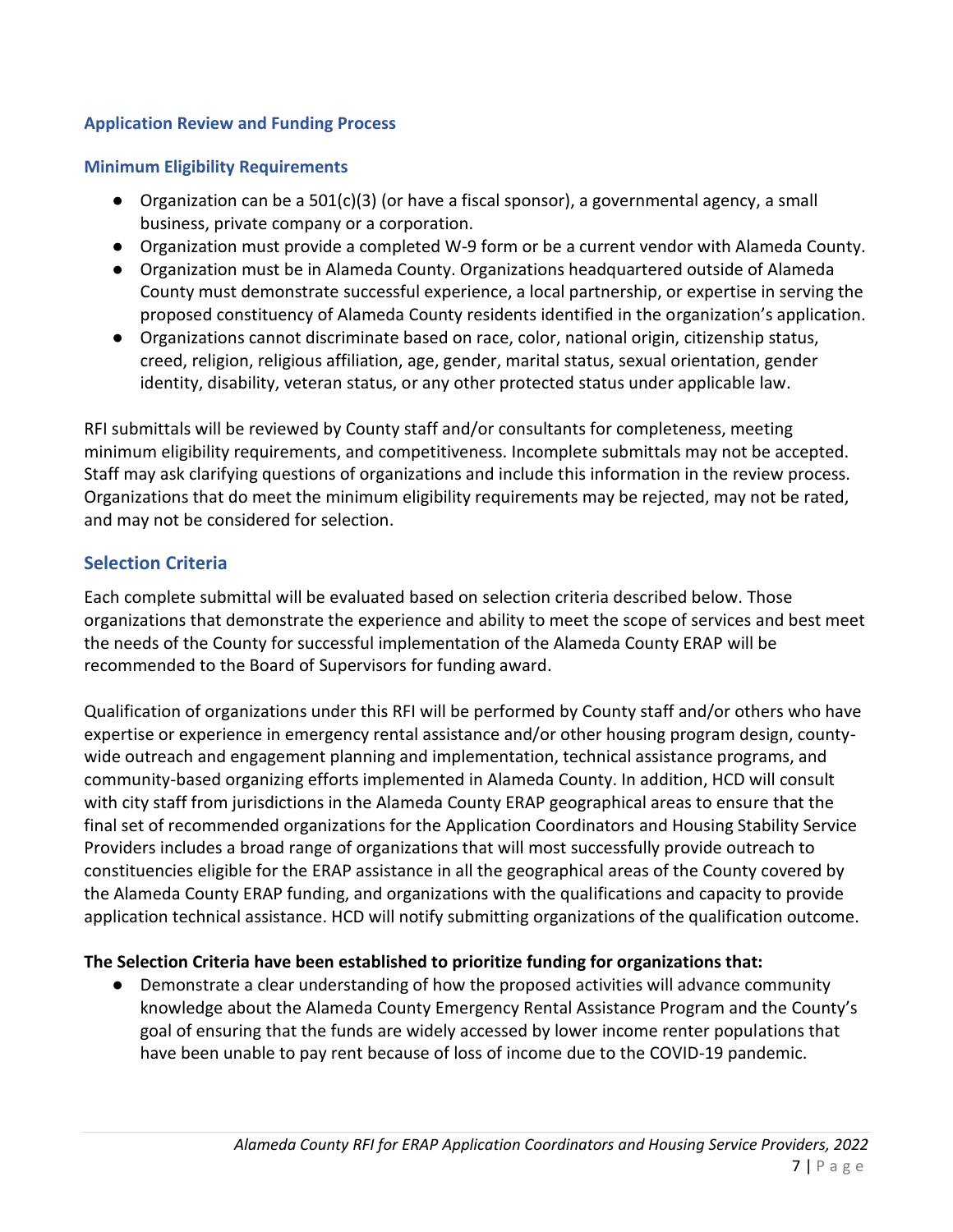● Demonstrate their organizational connection to, and trusted relationship working with, the target population for the ERAP funds (lower income renters who need emergency rental assistance due to income losses associated with the COVID-19 pandemic).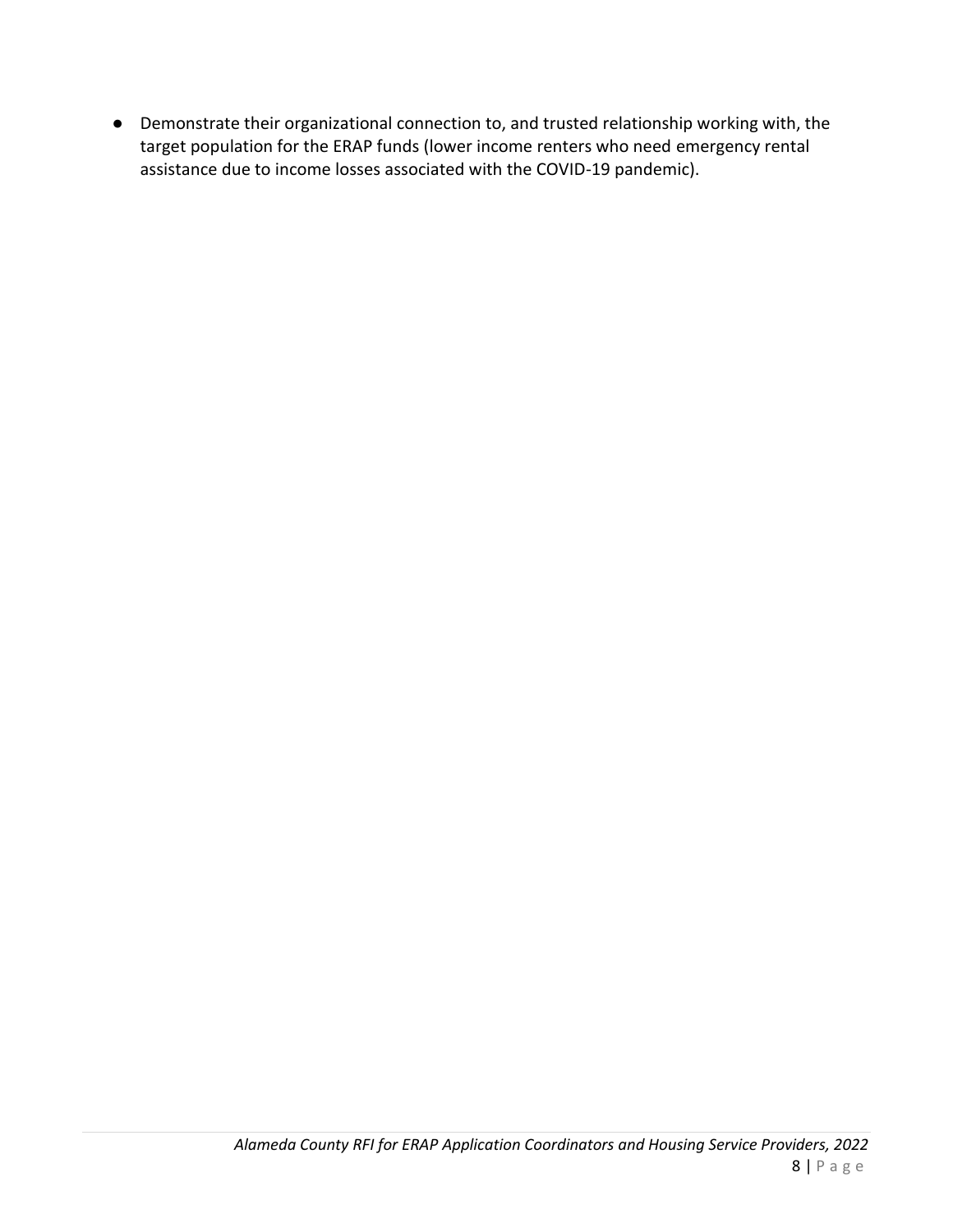#### **ERAP Application Coordinators Selection Criteria**

**ORGANIZATION CONSTITUENCY ALIGNMENT** The organizations for Application Coordinators must have a constituency aligned with the populations targeted to benefit most from the Alameda County ERAP (lower-income renters who have been impacted by COVID-19, loss of income resulting in not being able to pay rent).

Organizations for Housing Stability Service Providers must also demonstrate that they serve the same constituency, lower income renters and the underserved populations in Alameda County. However, their capacity of service is not limited to those affected by the COVID-19 pandemic.

**ORGANIZATION EXPERIENCE AND TRACK RECORD** - Organization has an established track record providing technical assistance to applicants for housing programs including emergency rental assistance and other publicly funded community development programs. Organization has a track record working with populations that live in an area covered by the geographical areas included in the Alameda County ERAP.

**ORGANIZATION'S PROPOSED APPLICATION COORDINATION OR HOUSING STABILITY SERVICES PROGRAM** - Proposed organization offers technical assistance, an application coordination plan or housing stability services plan submitted with the RFI which meets the Scope of Services for Application Coordinators or for Housing Stability Service Providers

**ORGANIZATION'S PROPOSED HOUSING STABILITY SERVICES PROGRAM –** Proposed organization has demonstrated a capacity and experienced staffing to serve as an ERAP Housing Stability Services Provider

**ORGANIZATION'S STAFFING CAPACITY** - Organization has demonstrated capacity and experienced staffing to serve as an ERAP Application Coordinator organization and/or a Housing Stability Services Provider.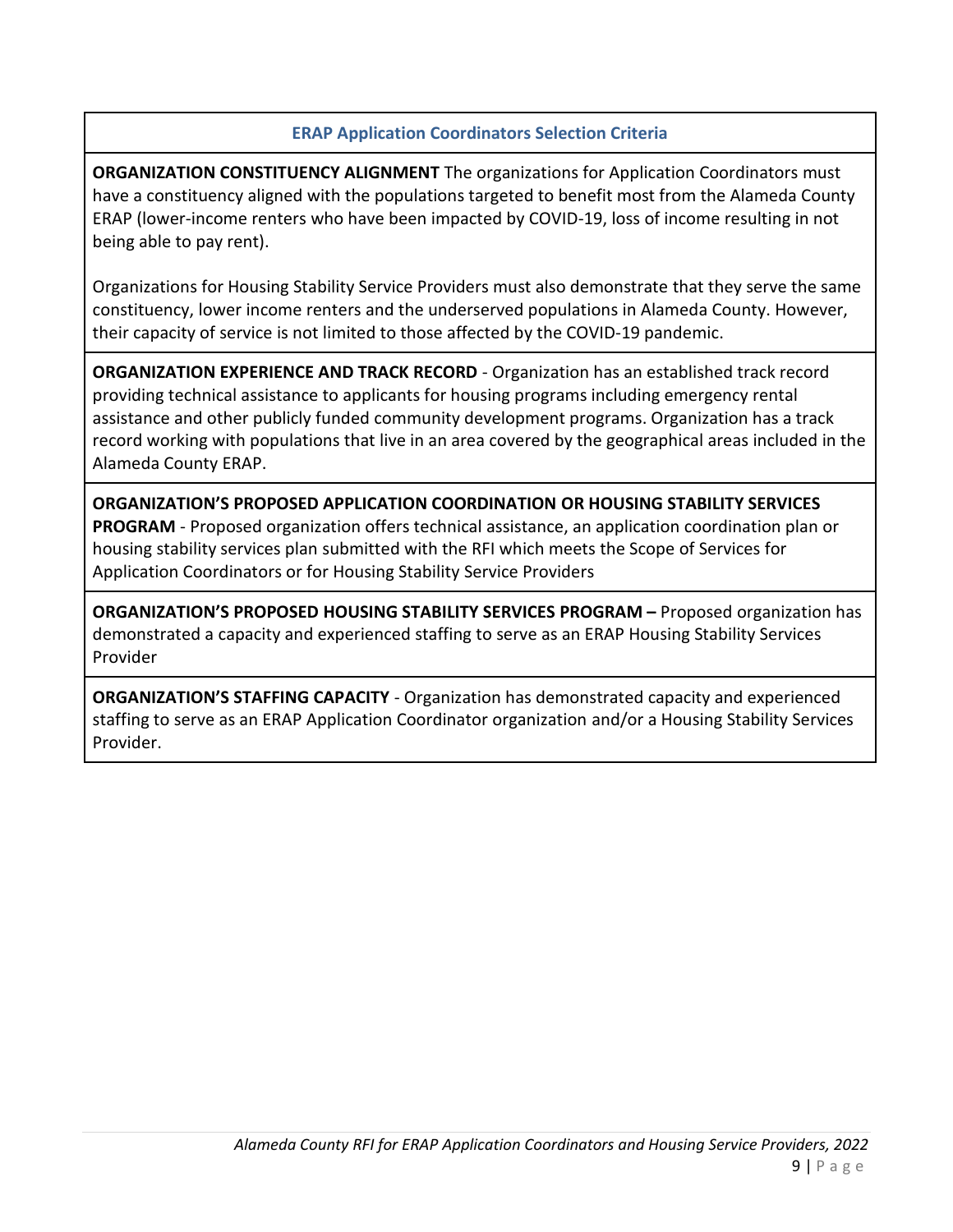### **Notice of Recommendation to Award/Not Award**

After HCD evaluation of each RFI response, each submitting organization will be notified by email of the contract award recommendation(s), if any, by HCD. The document providing this notification is called the **Notice of Recommendation to Award/Not Award**. The Notice of Recommendation to Award/Not Award will provide the name of the organization being recommended for contract award, if any, and the names of all other parties that submitted responses. Debriefings for unsuccessful organizations will be scheduled and provided upon written request and will be restricted to discussion of only that submittal. Under no circumstances will any discussion be conducted regarding any other submittals. The submittals shall be made available upon request no later than 5 business days after the Notice of Recommendation to Award/Not Award is issued.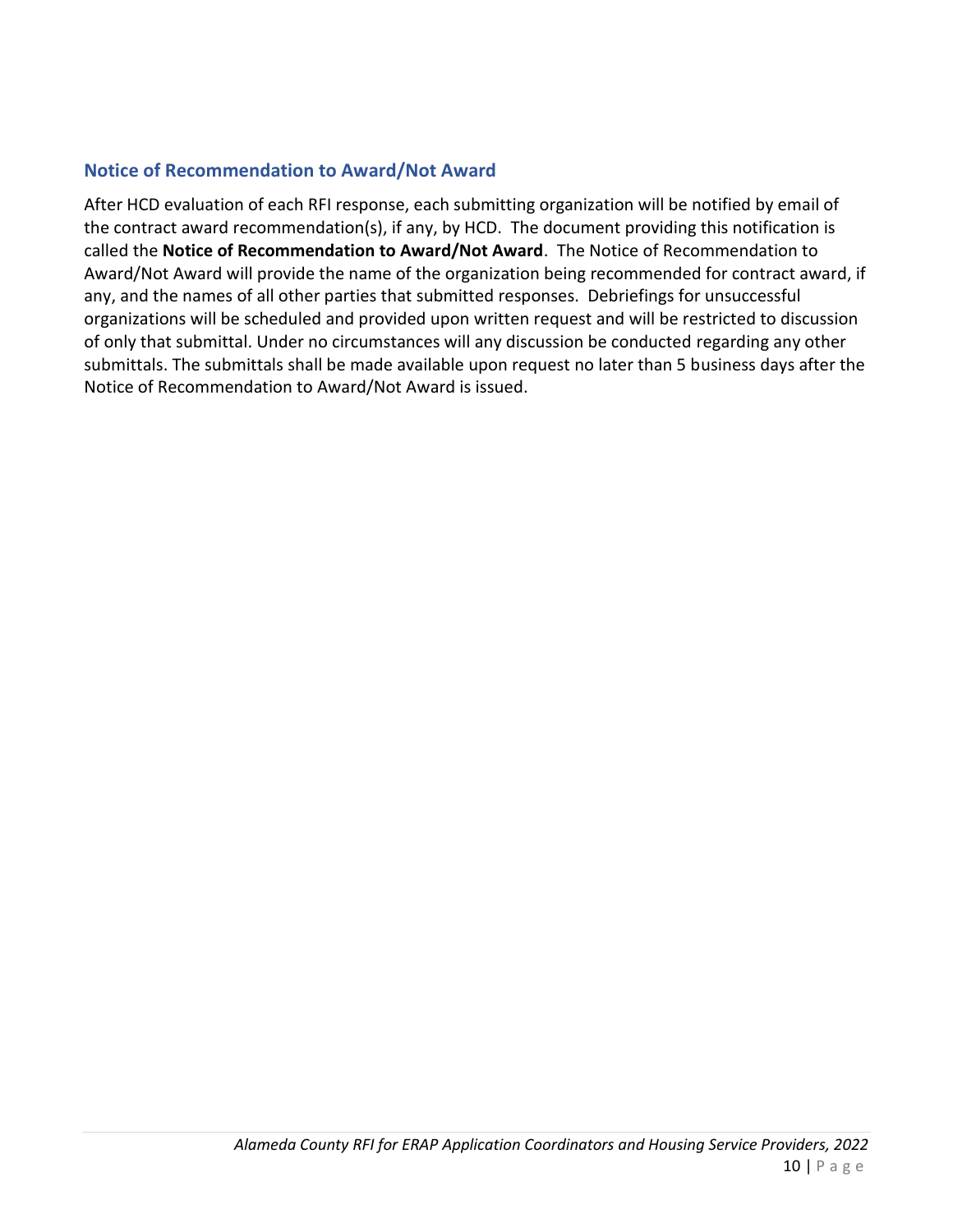### **Protest/Appeals Process**

The following is provided in the event that applicants wish to protest the application process or appeal the recommendation to award a contract once the Notice of Recommendation to Award/Non-Award have been issued. Protests submitted prior to issuance of the Notice of Recommendation to Award/Non-Award will not be accepted by the County.

- 1) Any protest by any applicant regarding their own application must be submitted in writing to the Alameda County Housing and Community Development Department, HCDadmin@acgov.org, before 5:00 p.m. of the FIFTH (5th) business day following the date of issuance of the Notice of Recommendation to Award/Not Award, not the date received by the Applicant. A protest received after 5:00 p.m. is considered received as of the next business day.
	- a. The protest must contain a complete statement of the reasons and facts for the protest based on the information submitted in the application.
	- b. The protest must refer to the specific portions of all documents that form the basis for the protest.
	- c. The protest must include the name, address, email address, fax number and telephone number of the person representing the protesting party.
	- d. The County or its designee will notify all applicants of the protest as soon as possible.
- 2) Upon receipt of written protest, HCD Department Head or his or her designee will review and evaluate the protest and issue a written decision. HCD, may, at its discretion, investigate the protest, obtain additional information, provide an opportunity to settle the protest by mutual agreement, and/or schedule a meeting(s) with the protesting applicant and others (as appropriate) to discuss the protest. The decision will be communicated by e-mail and will inform the applicant if the recommendation to the Board of Supervisors in the Notice of Recommendation to Award is going to change. A copy of the decision will be furnished to all applicants affected by the decision. As used in this paragraph, an applicant is affected by the decision on a protest if a decision on the protest could have resulted in the applicant not being an apparent successful applicant.
- 3) The decision of HCD on the protest may be appealed to the Auditor-Controller's Office of Contract Compliance & Reporting (OCCR) located at 1221 Oak St., Room 249, Oakland, CA 94612, Fax: (510) 272-6502. The applicant whose application is the subject of the protest, all applicants affected by HCD's decision on the protest, and the protestor have the right to appeal if not satisfied with HCD's decision. All appeals to the Auditor-Controller's OCCR shall be in writing and submitted within five (5) business days following the issuance of the protest decision by HCD, not the date received by the Applicant. An appeal received after 5:00 p.m. is considered received as of the next business day. An appeal received after the FIFTH (5th) business day following the date of issuance of the decision by HCD shall not be considered under any circumstances by the County or the Auditor-Controller OCCR.
	- a. The appeal shall specify the decision being appealed and all the facts and circumstances relied upon in support of the appeal.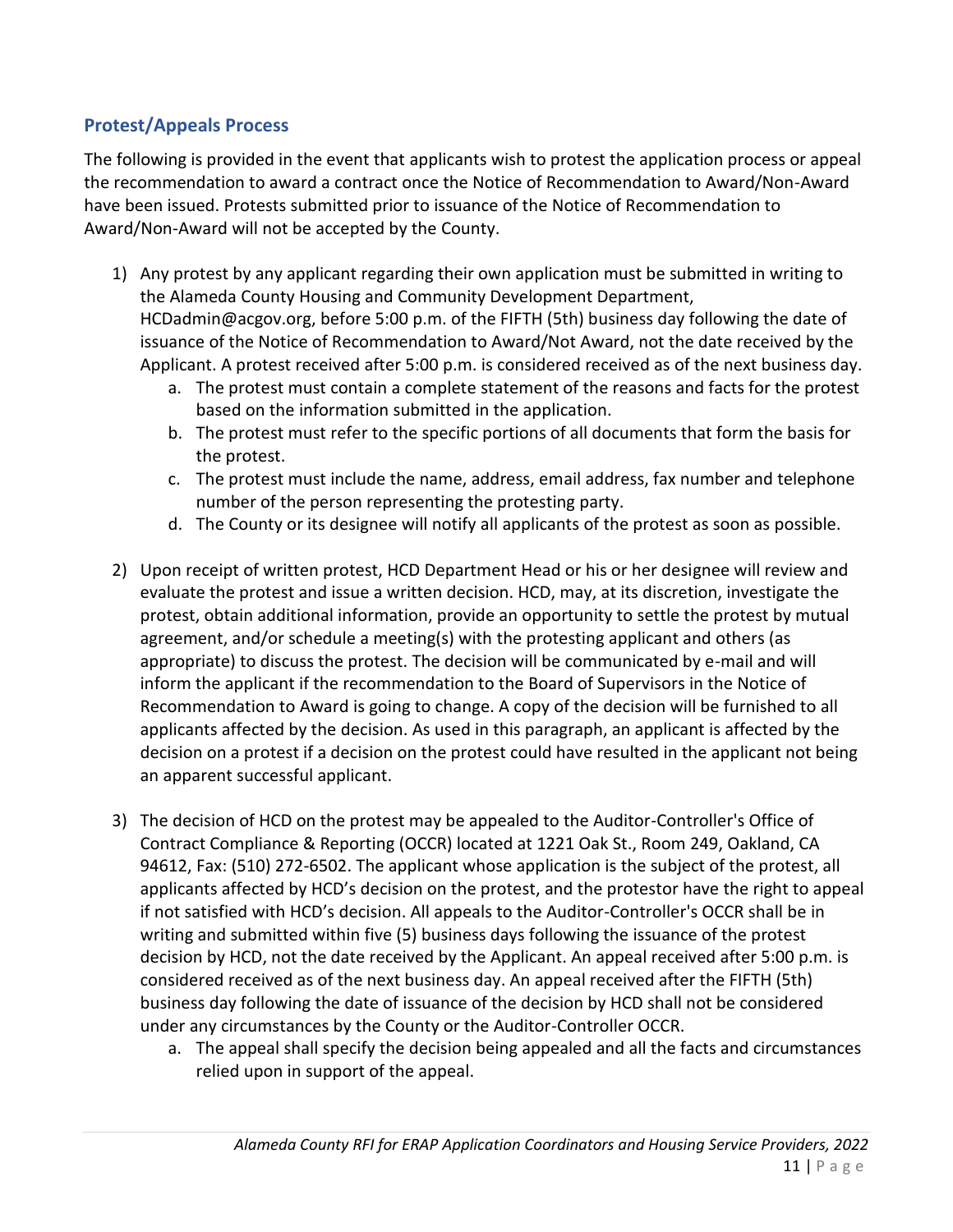- b. In reviewing protest appeals, the OCCR will not re-judge the application(s). The appeal to the OCCR shall be limited to review of the procurement process to determine if the contracting department (HCD) materially erred in following the application process or, where appropriate, County contracting policies or other laws and regulations.
- c. The appeal to the OCCR also shall be limited to the grounds raised in the original protest and the decision by HCD. As such, an applicant is prohibited from stating new grounds for a protest in its appeal. The Auditor-Controller (OCCR) shall only review the materials and conclusions reached by HCD and will determine whether to uphold or overturn the protest decision.
- d. The Auditor's Office may overturn the results of an application process for ethical violations by procurement staff, county selection committee members, subject matter experts, or any other County staff managing or participating in the application process, regardless of timing or the contents of a protest.
- e. The decision of the Auditor-Controller's OCCR is the final step of the appeal process. A copy of the decision of the Auditor-Controller's OCCR will be furnished to the protestor, the applicant whose application is the subject of the protest, and all applicants affected by the decision.
- 4) The County will complete the protest/appeal procedures set forth in this paragraph before a Recommendation to Award a Contract is considered by the Board of Supervisors for the Core Service Area for which the applicant applied.
- 5) The procedures and time limits set forth in this paragraph are mandatory and are each applicant's sole and exclusive remedy in the event of protest. An applicant's failure to timely complete both the protest and appeal procedures shall be deemed a failure to exhaust administrative remedies. Failure to exhaust administrative remedies, or failure to comply otherwise with these procedures, shall constitute a waiver of any right to further pursue the protest, including filing a Government Code claim or legal proceedings.

## **Contract Preparation and Staff Recommendation to Board of Supervisors**

At the conclusion of the RFI evaluation process, including any protest/appeals periods (if applicable), HCD staff will work with the recommended organizations to finalize the terms and conditions of the contractual agreement between the organization and the County for the particular scope of services (ERAP Outreach Ambassadors, ERAP Application Coordinators, or ERAP Housing Stability Service Providers). Staff will prepare the form of agreement and a letter to the Alameda County Board of Supervisors containing the recommendation for the stipend award.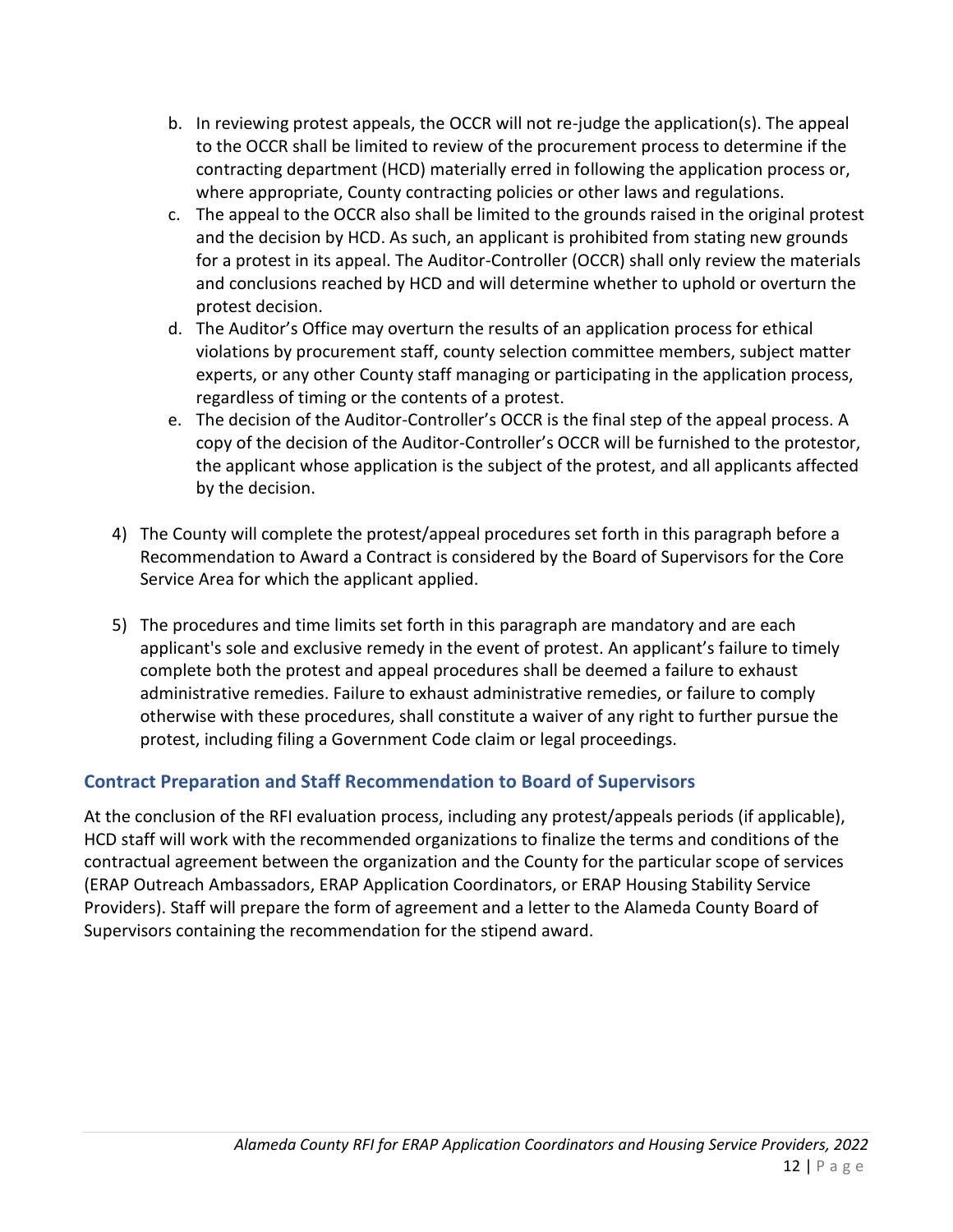#### **Awarding a Contract**

- 1. During the initial period of any contract or other form of agreement which may be awarded to Contractor, the County may review the application, the contract, any goods, or services provided, and/or meet with the Contractor to identify any issues or potential problems. Thereafter, the County will monitor services on an on-going basis with periodic onsite or remote file review at the discretion of the County.
- 2. The County reserves the right to determine, at its sole discretion, whether:
	- a. Contractor has complied with all terms of this RFI; and
	- b. Any problems or potential problems with the proposed goods and services were evidenced which make it unlikely (even with possible modifications) that such goods and services have met or will meet the County requirements.
- 3. If, as a result of such determination, the County concludes that it is not satisfied with Contractor, Contractor's performance under any awarded contract and/or Contractor's goods and services as contracted for therein, the Contractor may be notified that the contract is being terminated. The County will have the right to invite the next highest ranked Applicant for the scope of work to enter into a contract.
- 4. Applications will be evaluated by a committee and will be ranked in accordance with the RFI. Award may not necessarily be made to the Applicant with the lowest price.
- 5. The County reserves the right to reject any or all responses that materially differ from any terms contained in this RFI or from any Exhibits attached hereto, to waive informalities and minor irregularities in responses received, and to provide an opportunity for Applicants to correct minor and immaterial errors contained in their submissions. The decision as to what constitutes a minor irregularity shall be made solely at the discretion of the County.
- 6. The County reserves the right to award to a single or multiple Contractors.
- 7. The County has the right to decline to award this contract or any part thereof for any reason.
- 8. Board approval to award a contract is required.
- 9. Any application/submittals that contain false or misleading information may be disqualified by the County.
- 10. A contract must be negotiated, finalized, and signed by the recommended awardee prior to Board approval.
- 11. Specific contract terms and conditions will be negotiated with each selected applicant.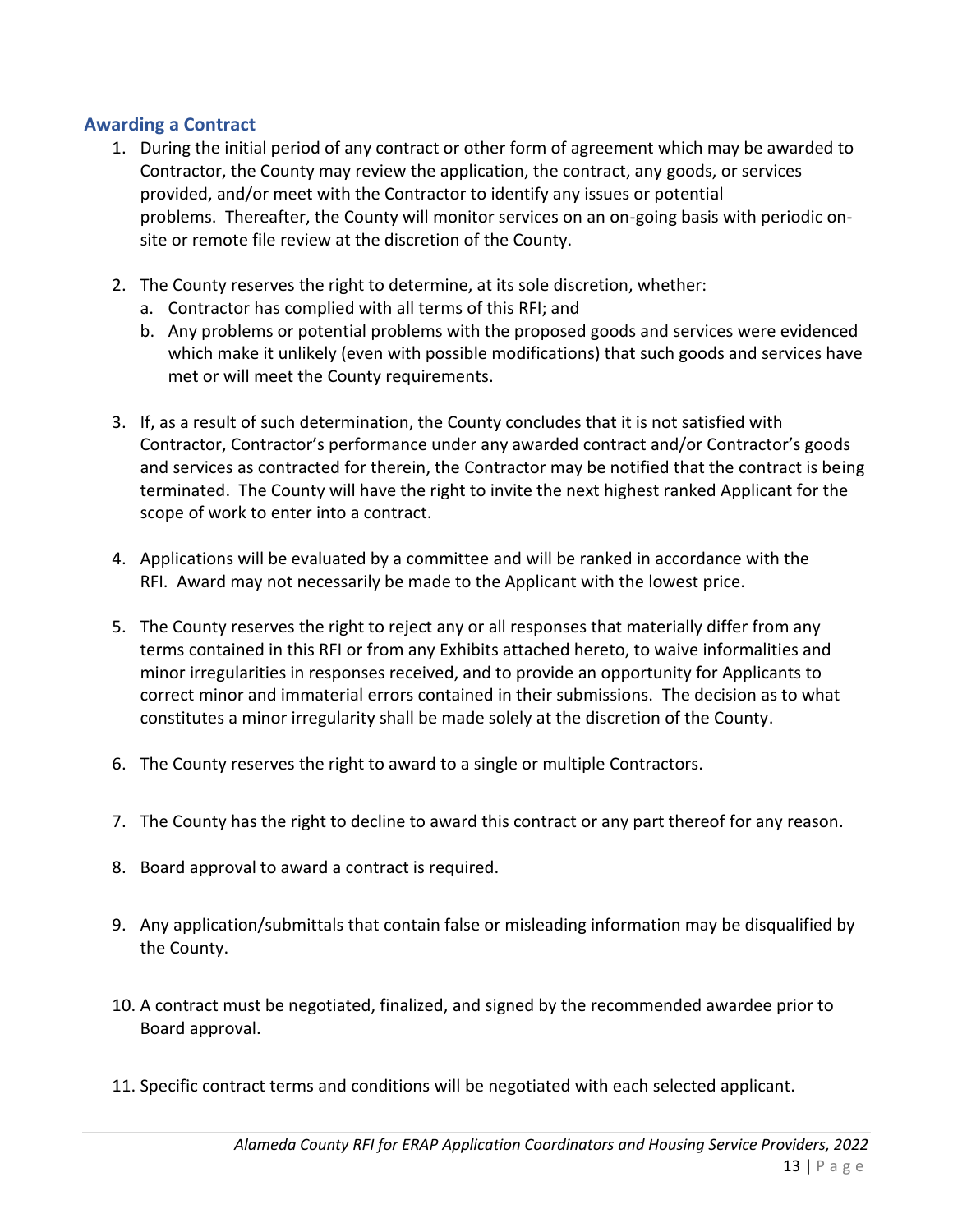LIST OF EXHIBITS EXHIBIT A – RFI Submittal Form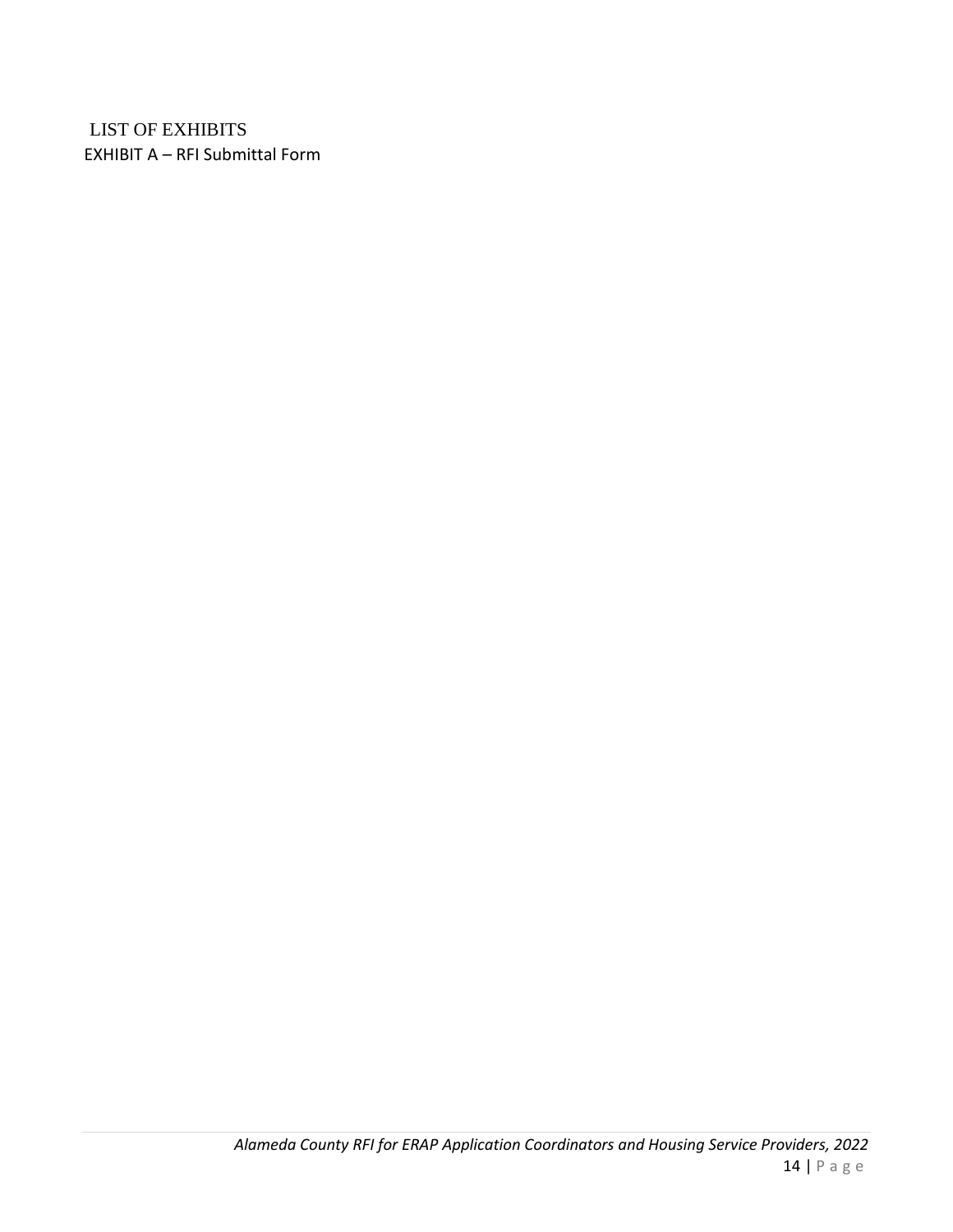## **EXHIBIT A – RFI SUBMITTAL FORM**

## *The Alameda County ERAP Outreach Ambassadors Program*

## **RFI SUBMITTAL FORM**

## **RFI Submittal Documents: Please check boxes to ensure all required documents are included. Space has been provided for additional optional materials.**

|  | $\Box$ Completed and signed RFI Submittal Form |  |
|--|------------------------------------------------|--|
|  |                                                |  |

|  |  | □ Completed and signed W-9 Form (https://www.irs.gov/pub/irs-pdf/fw9.pdf) |
|--|--|---------------------------------------------------------------------------|
|--|--|---------------------------------------------------------------------------|

| $\Box$ Specific to ERAP Application Coordinators/ or Housing Stability Service Providers Program: |
|---------------------------------------------------------------------------------------------------|
| Organizations must submit an Hourly Billing Rate Sheet listing all staff members and positions    |
| proposed to implement the program.                                                                |

| $\Box$ Specific to ERAP Application Coordinators/or Housing Stability Service Providers Program: |
|--------------------------------------------------------------------------------------------------|
| Organizations must submit a separate one-page Personnel Plan including the proposed number       |
| of staff and FTEs to serve as staff, provide a staff list and relevant experience.               |

 $\Box$  Other Optional Submittal (describe below and attach to Submittal):

**RFI Submittal Due Date:** Submittals in response to this RFI are accepted on a rolling basis. Late submittals will not be accepted. Hard copies will not be accepted.

\_\_\_\_\_\_\_\_\_\_\_\_\_\_\_\_\_\_\_\_\_\_\_\_\_\_\_\_\_\_\_\_\_\_\_\_\_\_\_\_\_\_\_\_\_\_\_\_\_\_\_\_\_\_\_\_\_\_\_\_\_\_\_\_\_\_\_

#### **RFI Submittal Email:**

The completed submittal and all required additional materials must be submitted electronically as PDF documents and emailed to Catherine Valdez at [Catherine.valdez@acgov.org.](mailto:Catherine.valdez@acgov.org) See RFI for other submittal instructions and detail.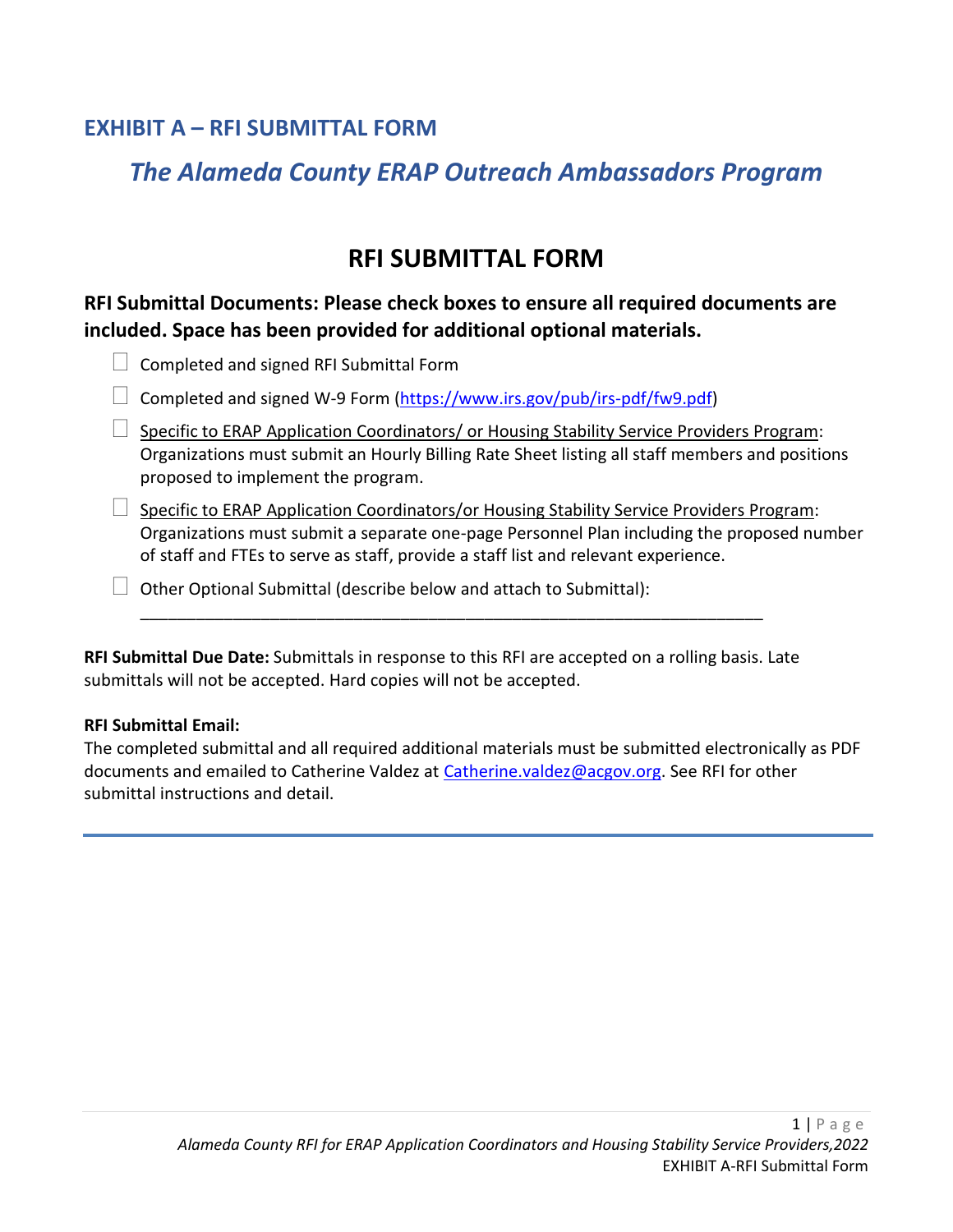### **GENERAL ORGANIZATION INFORMATION**

**Name of Organization/Agency/Small Business/Corporation:**

| <b>Federal Tax Identification Number</b>                     | <b>Organization Website (if applicable)</b>                                                       |  |  |  |
|--------------------------------------------------------------|---------------------------------------------------------------------------------------------------|--|--|--|
| behalf of Organization:                                      | Name and Title of Staff Member(s) who will be leading the ERAP Application Coordinator Project on |  |  |  |
| Name                                                         | Title                                                                                             |  |  |  |
| <b>Phone Number</b>                                          | <b>Email Address</b>                                                                              |  |  |  |
| Name                                                         | Title                                                                                             |  |  |  |
| <b>Phone Number</b>                                          | <b>Email Address</b>                                                                              |  |  |  |
| <b>Type of Organization:</b>                                 |                                                                                                   |  |  |  |
| Faith-Based Organization (FBO)                               |                                                                                                   |  |  |  |
| Community-Based Organization (CBO)                           |                                                                                                   |  |  |  |
| Governmental Body (government agency, school district, etc.) |                                                                                                   |  |  |  |
| <b>Small Business or Corporation</b>                         |                                                                                                   |  |  |  |

\_\_\_\_\_\_\_\_\_\_\_\_\_\_\_\_\_\_\_\_\_\_\_\_\_\_\_\_\_\_\_\_\_\_\_\_\_\_\_\_\_\_\_\_\_\_\_\_\_\_\_\_\_\_\_\_\_\_\_\_\_\_\_\_\_\_\_\_\_\_\_\_\_\_\_\_\_\_\_\_\_\_\_\_

**Does your organization have internal capacity to provide interpretation into languages other than English?**

\_\_\_\_\_\_\_\_\_\_\_\_\_\_\_\_\_\_\_\_\_\_\_\_\_\_\_\_\_\_\_\_\_\_\_\_\_\_\_\_\_\_\_\_\_\_\_\_\_\_\_\_\_\_\_\_\_\_\_\_\_\_\_\_\_\_\_\_\_\_\_\_\_\_\_\_\_\_\_\_\_\_\_\_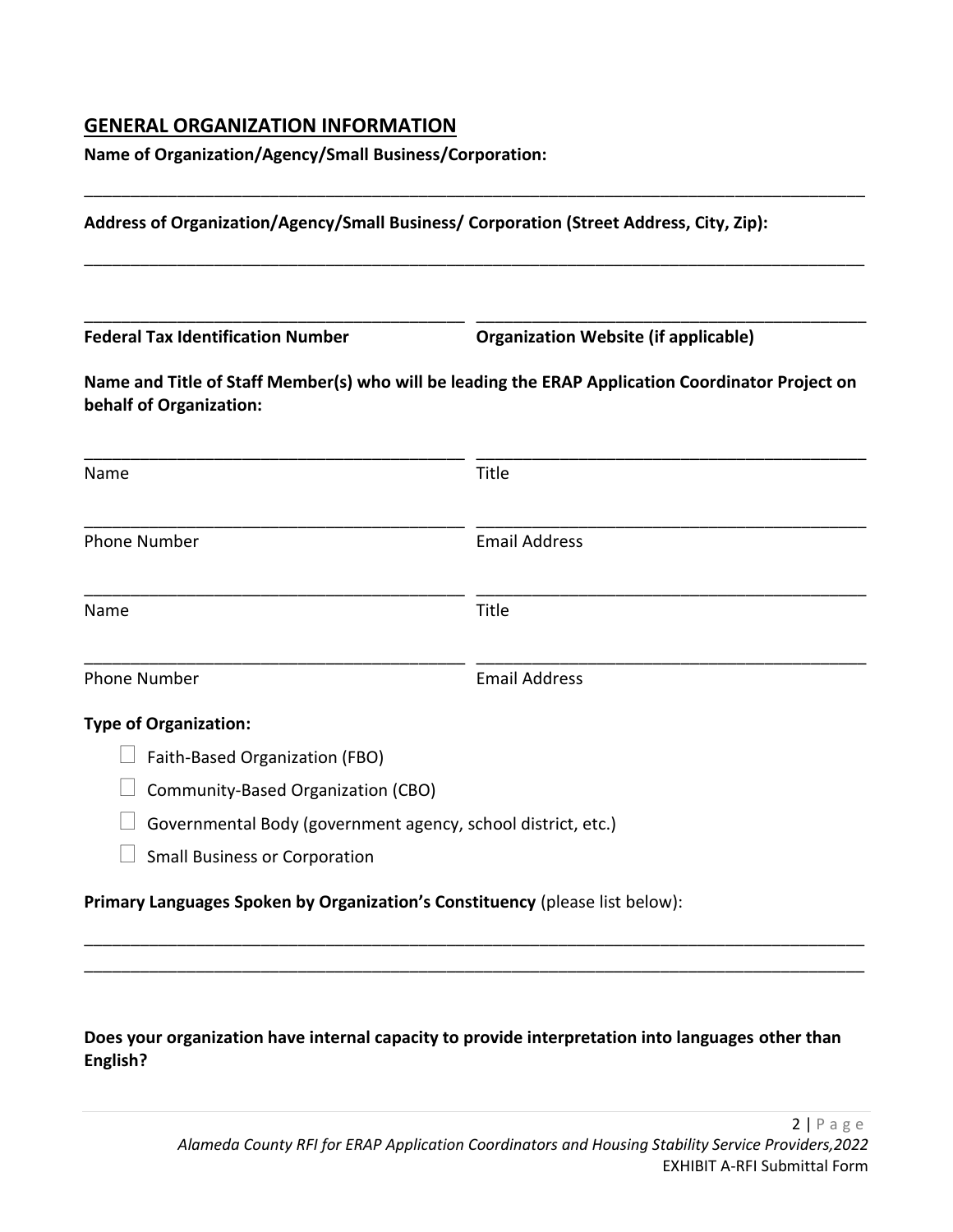Yes Which languages? \_\_\_\_\_\_\_\_\_\_\_\_\_\_\_\_\_\_\_\_\_\_\_\_\_\_\_\_\_\_\_\_\_\_\_\_\_\_\_\_\_\_\_\_\_\_\_\_\_\_\_\_\_\_\_\_

 $\Box$  No

## **ORGANIZATION QUESTIONS INSTRUCTIONS**

All responses are to be completed in narrative format or checking responses as applicable.

1) Provide a brief summary of your organization or agency's history, mission, and services. (Two paragraphs maximum).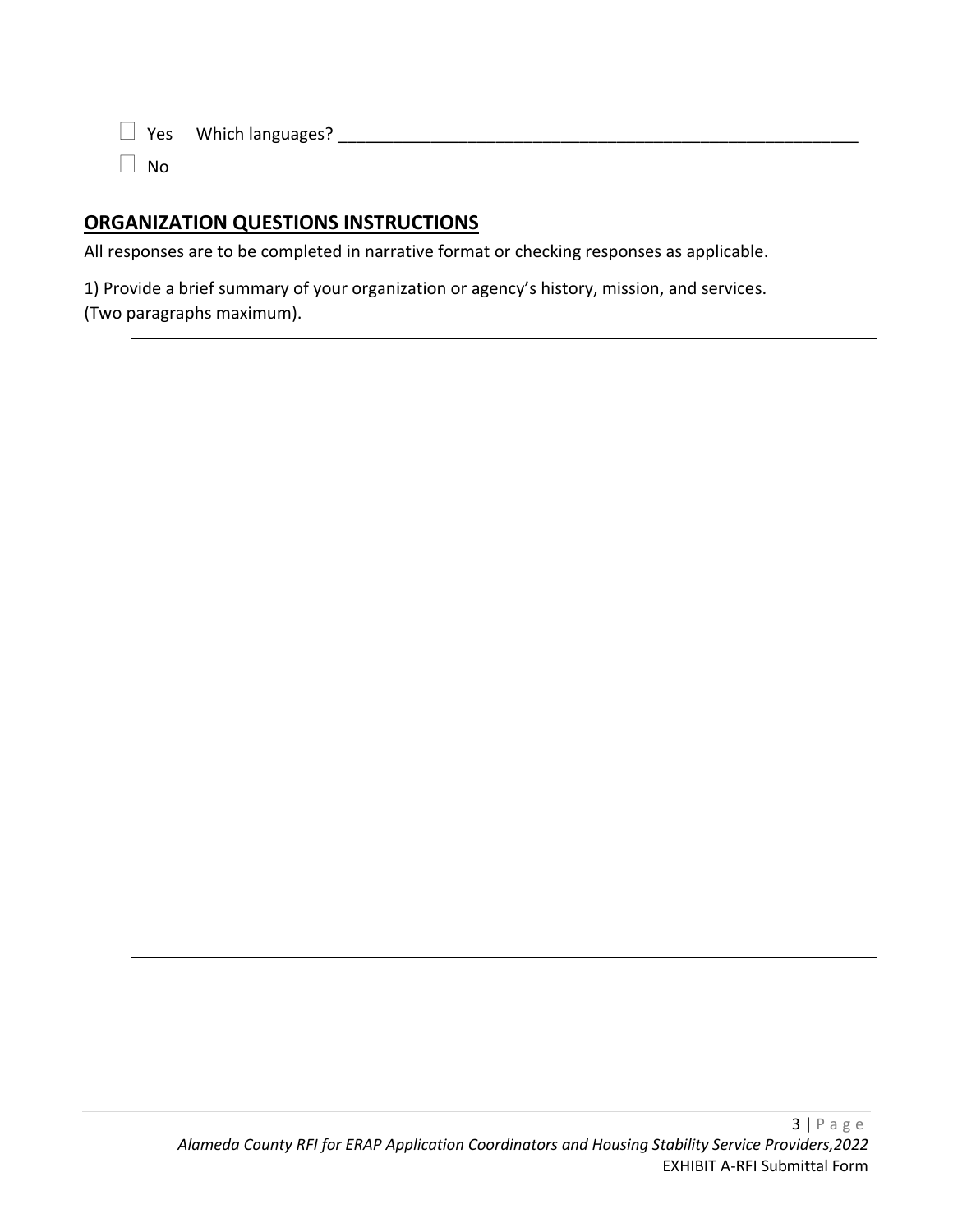2) List your agency or organization's clientele and target populations. Provide demographics on the populations served by the organization if known: (One page maximum, please use bullet points)

| Race/ethnicity:<br>$\bullet$                                    |  |  |  |
|-----------------------------------------------------------------|--|--|--|
|                                                                 |  |  |  |
| Primary languages spoken:<br>$\bullet$                          |  |  |  |
|                                                                 |  |  |  |
| Income levels (e.g., very low income, low income):<br>$\bullet$ |  |  |  |
|                                                                 |  |  |  |
| Proportion of clientele who are renters:<br>$\bullet$           |  |  |  |
|                                                                 |  |  |  |
| Cities/neighborhoods where the organization's clientele live:   |  |  |  |
|                                                                 |  |  |  |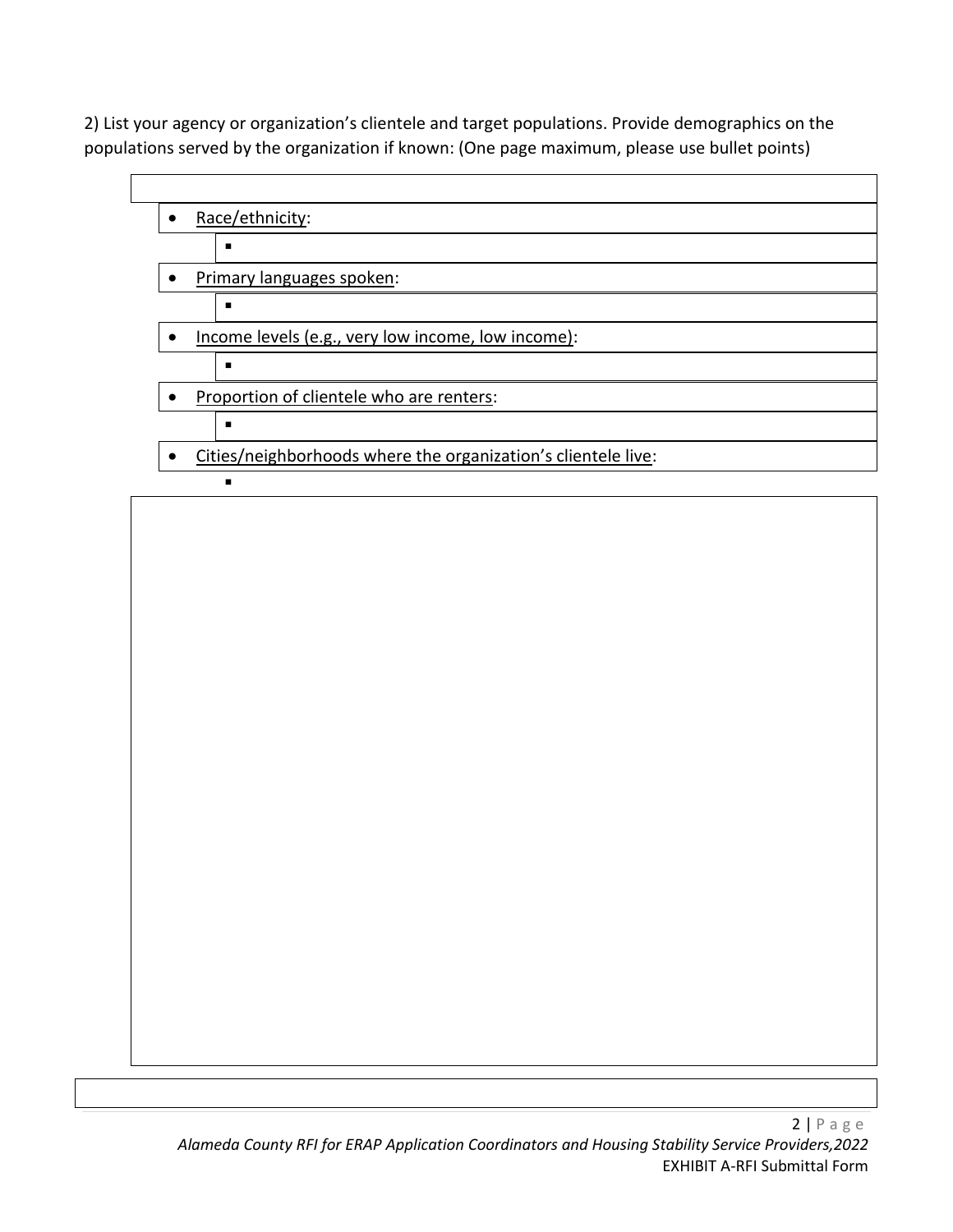$\Box$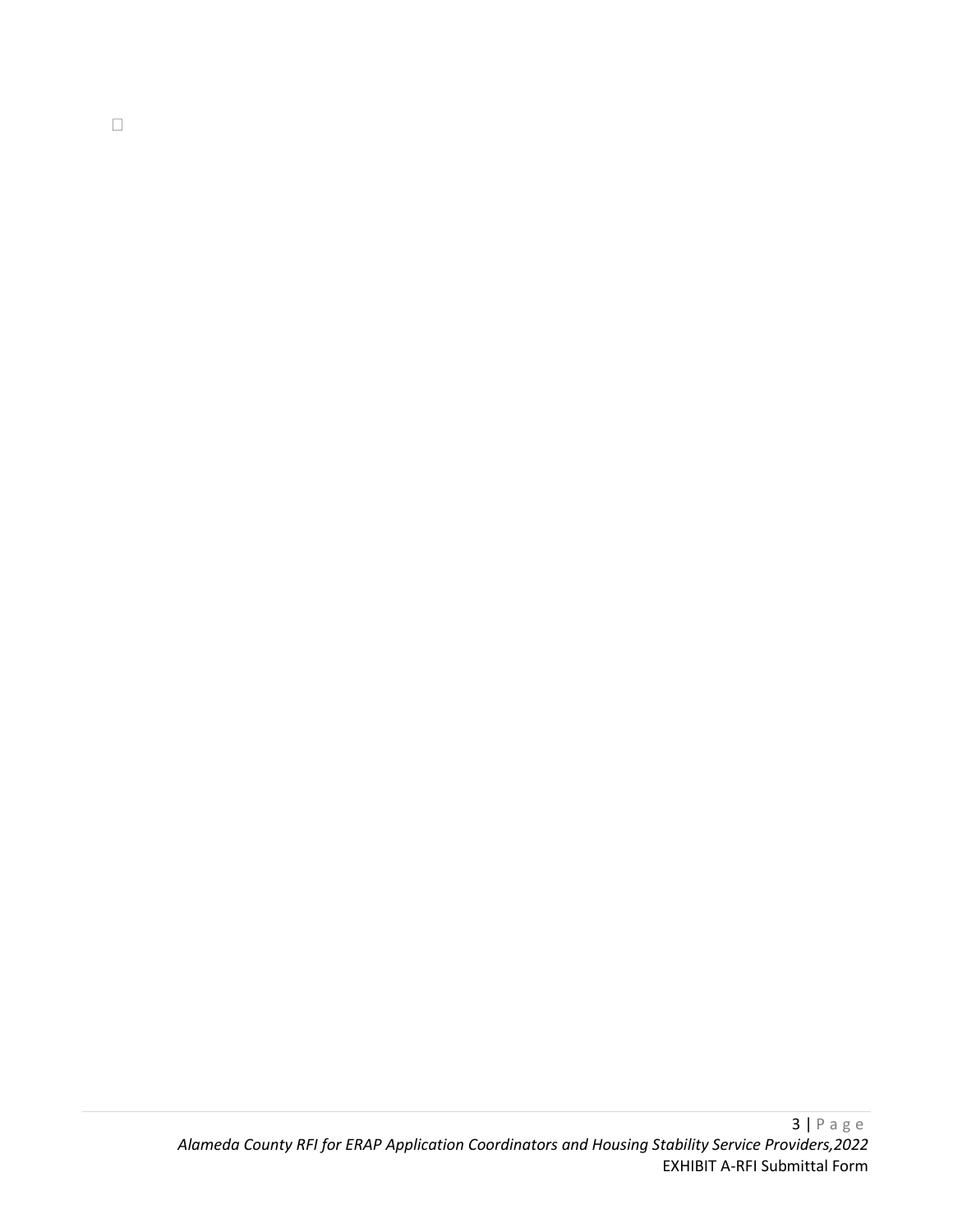3) a). If your agency or organization will provide Application Coordinators, describe your proposed plan to undertake the ERAP Application Coordinators Scope of Services outlined in this RFI. Describe your organization's experience and track record providing technical assistance for lower income populations and capacity to engage with the populations during the COVID-19 pandemic (e.g., technology use, other communication methods, etc.). Describe the agency or organization's capacity to provide necessary staffing to provide application one-on-one technical assistance to tenants. (One page maximum)

b). If your agency or organization will provide Housing Stability Service Providers, describe your proposed plan to carry out the ERAP Scope of Services outlined in this RFI. Describe your organization's experience and track record providing technical assistance for lower income populations and capacity to engage with the populations during the COVID-19 pandemic (e.g., counseling, mediation, eviction prevention, or assist in finding new housing, communication other communication, etc.). Describe the agency or organization's capacity to provide necessary staffing to provide application one-on-one technical assistance to tenants. (One page maximum)

e